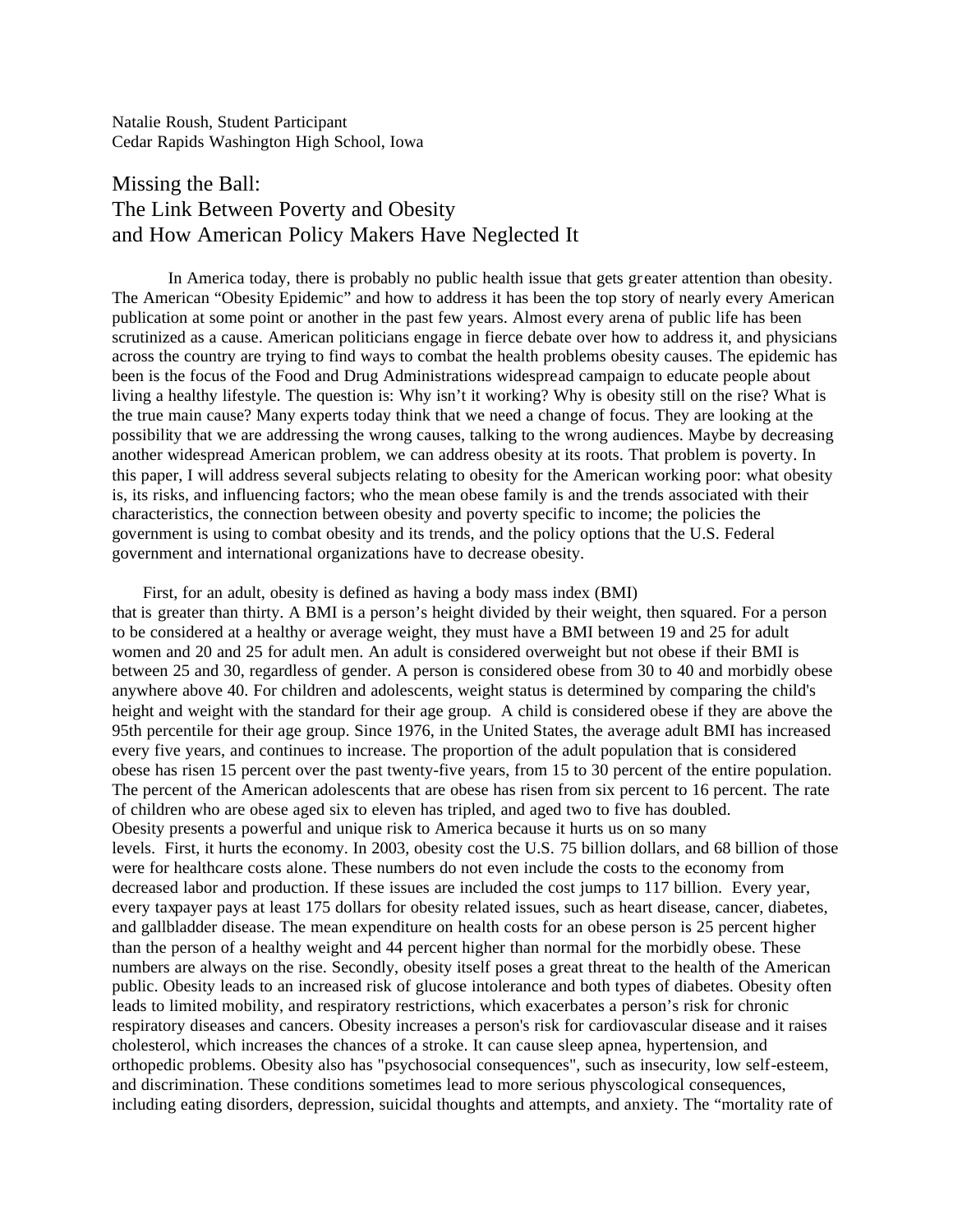obesity is similar to that of smoking and problem drinking". The obese person will most likely die five years earlier than the person of an average weight because of obesity related issues. Just twenty extra pounds multiplies an American's chance of dying of a weight-related disease by six times. In 2000, obesity and obesity-related diseases claimed 400,000 American lives, second in mortality rate only to smoking. In fact, out of all the world's industrialized countries, the United States has the highest rate of obesity and obesity-related health issues. Thirty-seven percent of the combined American population are overweight or obese, compared to 20 percent in Europe and 14.8 percent in Canada. Globally, obesity is recognized as one of the "Top Ten Global Health Problems".

Thirdly, obesity most often has an inverse affect on nutrition. Commonly, people believe that if a person is obese, they must be well-nourished. However, this is just not the case. There are two different types of malnutrition: macromalnutrition and micromalnutrition. Macromalnutrition is a result of a person simply not having enough food to keep their body healthy. Micromalnutrition is caused by a person not getting enough nutrients; often, the person is consuming enough or even more than enough overall food, but they are not eating foods with any nutritional value. The majority of the foods and drinks they consume are "empty calories", like soda pop or potato chips, with no nutrients. The micromalnutrition associated with obesity poses a major risk to a person's health, especially children's. Micromalnutrition results in stunted growth, restricted brain development, reduced immune function, which greatly increases the risk for disease, iron deficiency, which inhibits a person's ability to concentrate, calcium deficiency, which causes a high risk for many chronic diseases, and reduced cognitive development. These problems are large and widespread where obesity occurs. Children who are obese also have a much higher chance of becoming obese adults.

Though obesity has hit every single subgroup of the United States population, the American family who struggles the greatest with obesity in the United States has several defining characteristics. The family has a single female parent between the age of 18 and 25. This family head of the household has less than twelve years, or a high school degree, of schooling. They have more than one child. They are considered to be "low-income", or twice the federal poverty level. They qualify for welfare. This average family either lives in a government low-income housing unit or they live in an urban low-income area. There are many trends for these factors. The obesity rates for single women households are growing, and the prevalence of obesity is higher in females than in males. Obesity is growing the fastest in the younger adult population. This group of 18-to-25-year-olds has shown "the greatest increases in both body mass index and probabilities of being obese" of any adult group. Obesity is highest in families with children, and each child increases the distance the family's food budget must stretch. Educational levels, though its trends are examined in connection to obesity for many reasons, is most often connected to the factor I will examine: poverty. Low education levels are one of the most powerful reasons that a family has a lowincome. Twenty-six percent of low-income families have parents without a twelve-year education. Income is probably the fastest growing factor connected with obesity.

There are many factors that influence obesity levels in the United States, but most, if not all, are either caused by or linked to poverty and income. The driving issue in whether a person will be obese is socioeconomic status. This status is determined by the following variables: education, occupation, income and consumption, assets and wealth, social capital, social context, and access to resources, including access to physical activity. Probably the best measure of the link between poverty and obesity is education and income. Generally, the greater the level of education, the greater the income. When people have higher incomes, they don't suffer from food insecurity, which is an important connection between poverty and obesity.

At first glance, one would intuitively think that obesity and poverty couldn't be linked. One assumes that if a person is obese, they must have enough to eat. But this is simply not true. In the U.S. today, poverty is the leading cause of obesity. The main reason I will examine for this connection is income and its characteristics and effects.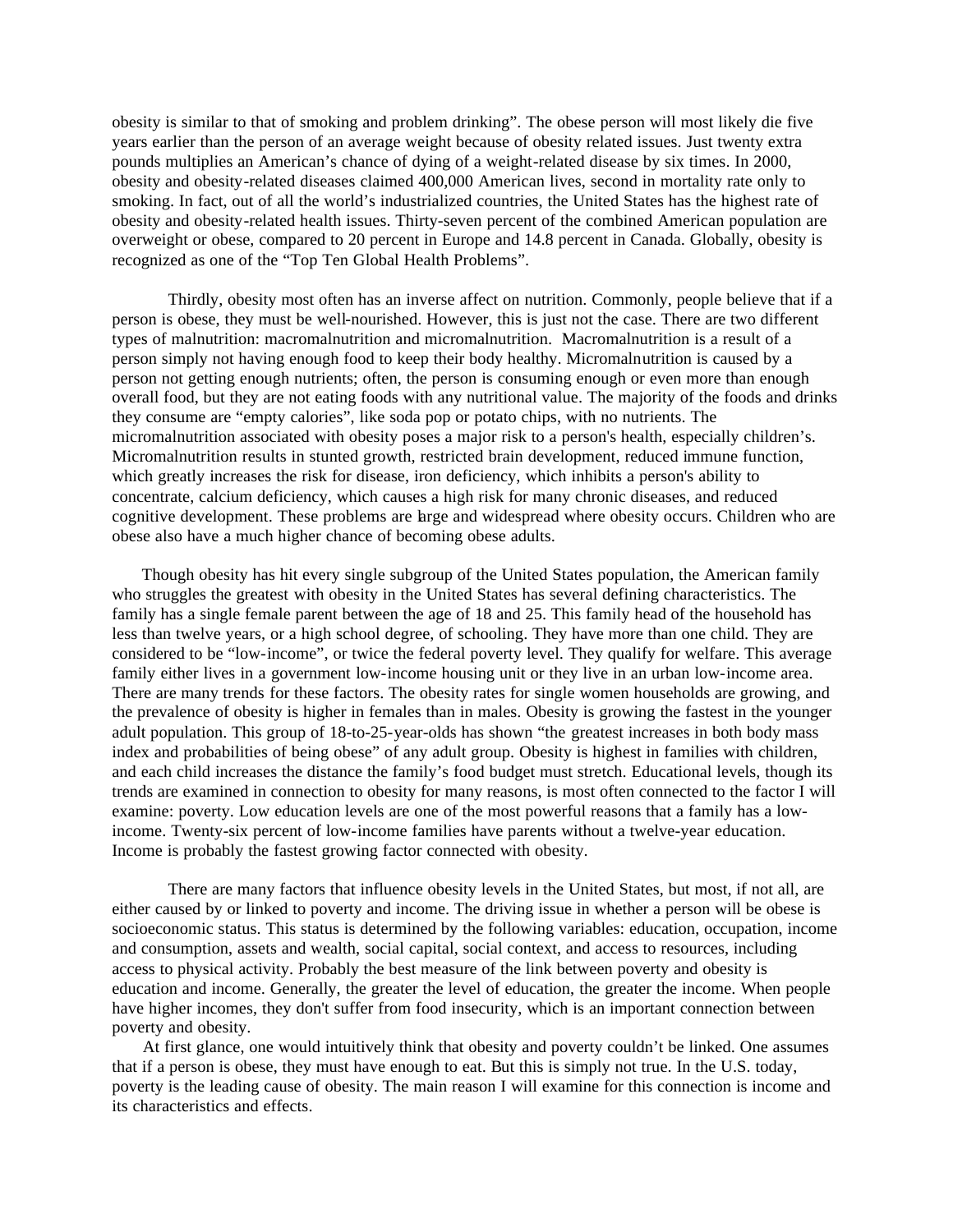First of all, food security status as a result of a low income links poverty and obesity. The USDA defines food insecurity as "limited or uncertain availability of nutritionally accepted or safe foods". This is the status of about 11.9% of Americans today, and most frequency is associated with low-income single parent families or households where the adults did not get a high school degree. Often, when a household becomes food-insecure, families try to cut food costs without reducing the amount of food. The energy density of foods is "a function of their water content". Energy dense foods, like starches, sugars, and fats, are the cheapest option for the consumer, because of developments in manufacturing, and their low water content means they have a stable shelf life. When these families try to limit diet costs, they "will first select the less expensive but more energy dense to maintain dietary energy". Cutting food costs by increasing the energy density of the food consumed actually most often leads to a greater overall energy intake. In the average low-income diet, about half the calories come from added sugars and fats. Energy dense foods are associated with decreased satiety. Foods like fruits and vegetables that have a high water content allow a person to feel full pretty quickly. However, because energy dense foods have compacted calories with very little water, a person has to consume a lot more calories for the same feeling of fullness. Energy dense foods provide more calories per weight unit as well as more empty calories. Also, energy dense foods have a much higher palatability, which often leads to over consumption. The foods taste better so the families eat more of it. Healthful meals are more expensive, less tasty, more time consuming, and less convenient. Energy- dense foods are highly processed, "facilitating consumption"; in other words, making it easier to access high calorie food and causing less energy expenditure on food preparation.

Income links poverty to obesity in other ways as well. In the U.S., food is generally inexpensive. The struggle of the working poor comes from the rise in the cost of other necessities. Even though food is cheap, low-income families end up expending at least 50% of their budget on food. It is possible to prepare inexpensive but healthful meals. However, people in poverty have to work long hours to make ends meet. They often do not have the time to prepare healthful meals, nor do they have the education about what a healthful meal is. Also, child and parent relationships link poverty to obesity. First, when a family has very little money, food is one of the few indulgences they can afford. Parents often feel guilty that they have little or no money for treats and presents to offer their children, so going to McDonald's is one of very few options. This is often addictive. Because of its palatability, familiarity, and the prevalence of advertising, fast food is often called "the tobacco of the 21<sup>st</sup> century". The average fast food or even restaurant meal has many more calories than the average home meal, and its paradox is that is often leaves you much less full. Restaurant and fast food meals often have much higher portion sizes, so people often do not realize how much more they have consumed. Secondly, when food becomes scarce, a parent will often cut his or her own food intake before that of their children. This "yo-yo"-ing of consumption causes the body to kick into starvation mode and hoard calories, which can cause a person to become overweight.

The last connections between poverty and obesity I will discuss are environment and exercise. The environment in which a family lives affects their obesity on two levels: in the home and in the neighborhood. One of the biggest factors in the appeal of energy dense foods is familiarity. If a child grows up in a home where unhealthful food choices and eating habits are modeled to them, those food types will be associated with comfort and family. This can cause bad eating habits to develop for the rest of the child's life, leading to lifelong obesity and health risks. On the neighborhood level, there are often many more fast food chains in low-income neighborhoods, making them an even more appealing choice for poor families because of the close proximity. Also, exercise as a factor ties into the environment of a family. In low-income neighborhoods, especially government housing districts, the neighborhood is often too dangerous and crime-ridden for children to be allowed outside to play. This means they get little exercise and often even boredom-eat. For the low-income family, television is often the main and cheapest available entertainment option for children. Television is an extremely sedentary activity and is associated with very low activity levels. Also, when watching a program aimed at children, a child will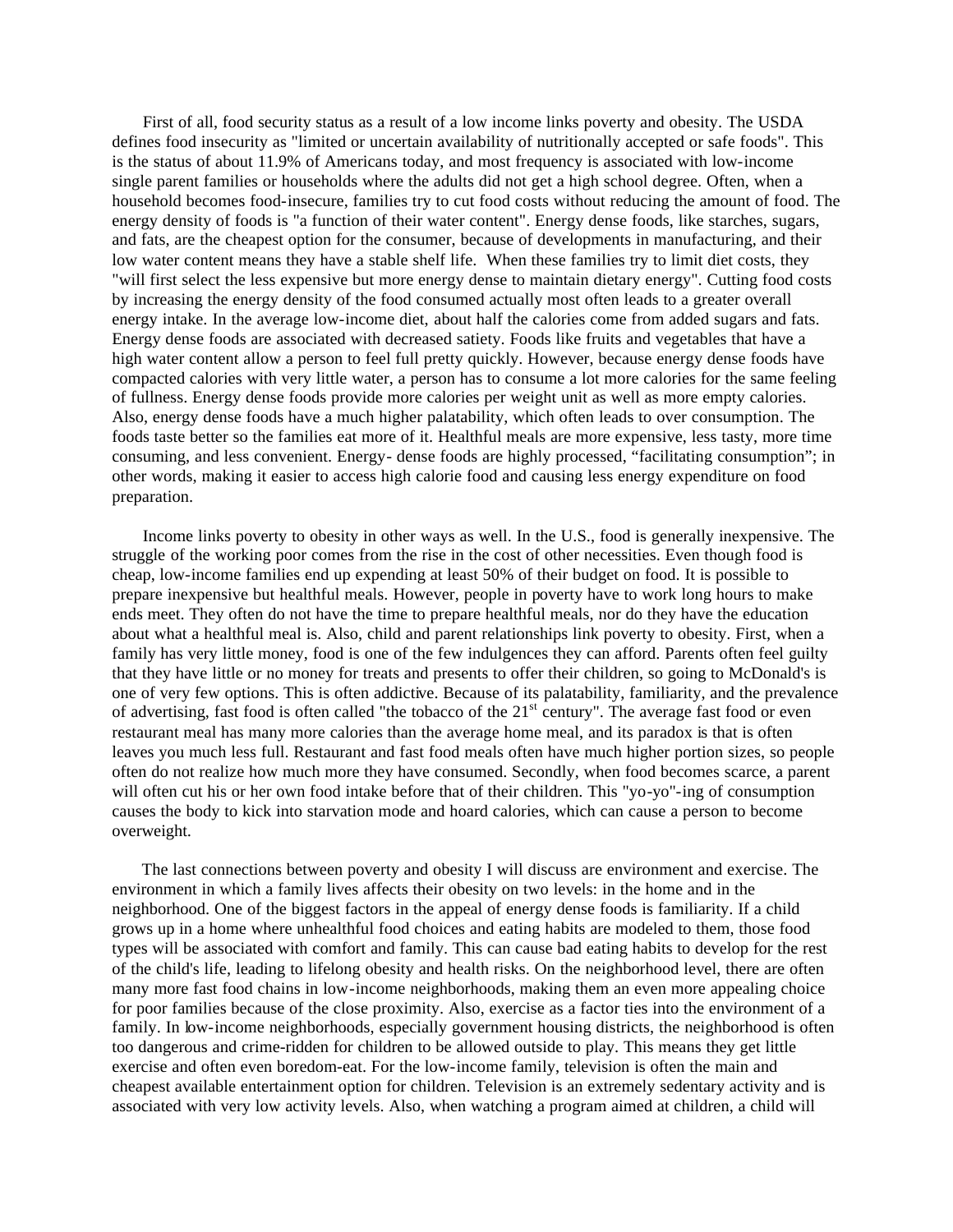see an average of one commercial for junk-food every five minutes, totaling an average of 30,000 commercials for unhealthful foods annually. This bombardment with unhealthy food messages further cements bad diet choices and the appeal of high-calorie foods. For adults, working the long hours required to support their families often means that they have little or no time or energy left for "leisure exercise" or exercise on their own time. For all these reasons, eating becomes something the family associates with community, comfort, relaxation, and luxuries, meaning they often over-indulge to try and fill other spaces in their lives.

Now we come to the greatest question of all: Now that we have this information, what do we do? How do these new discoveries about obesity change the way we target it? What are we doing wrong in the status quo?

The reason federal health programs aren't working against the obesity epidemic isn't because they are ineffective programs; it is because they are targeted at the wrong *audience.* The Food and Drug Administration has put out many dietary guides in the past few years. This is the right idea, but these guidelines are targeted at the well-educated, middle to upper middle class. They advise to eat more lean meats, fruits, and vegetables, which is of course the right idea. But for the working poor, this is not an option. So if we want to build public education on dietary health issues, we need to create a set of dietary guidelines and resources that are accessible, comprehensive, and take into account the resource restrictions for the working poor. We also need to create easy-to-use food purchase plans that fit within many different budgets and provide all needed nutrients as well as lower overall dietary energy density.

Federal food assistance programs are excellent ways to target the obesity epidemic through its root in poverty. Food stamps are a good example of this; we just need them to be more accessible and widespread. Food stamp programs are particularly effective because they provide an excellent opportunity for families to increase the quality of the food they buy without expending any more of their budget; this means food insecurity and hunger are decreased and diet quality and nutrition increase. In order to maximize this program, however, we need to take away its barriers. Many low-income families can't access the benefits of this program because of the intense application process. We need to decrease barriers in the access to this program. Because all income-restricted households have a higher risk for obesity, we should lower the income requirements to include all families with a restricted income. We also need to spread awareness of this program, its uses, and benefits. We should provide all families applying for healthcare with comprehensive information on the Food Stamp Program. Also, we should promise increased benefits for all families who are willing to buy food using federal dietary guidelines. We should offer healthy lifestyle classes to every family who applies and we should greatly increase benefits for families who attend.

Another way that the government can target the obesity epidemic is through schools. School meal programs provide excellent opportunities for the government to improve low-income children's nutrition and dietary quality. These programs also help to teach children about healthy food choices and provide good examples of healthful meals. In fact, just by eating in school cafeterias, regardless of if food is brought from home, dietary quality increases substantially for low-income children. To improve the effectiveness of this program, we should do several things. We need to put the federal school meal program in every school in the country. We should increase funding for this program so that we can make free and reduced lunch programs available for more low-income families. We need to eliminate competitive foods in the school cafeteria because this will encourage more students to eat federally approved meals. Competitive foods often do not meet nutrition requirements and when they are in school cafeterias we lose much of our opportunity to instill healthy dietary habits in low-income children. These foods have high palatability and energy density, so they only proliferate the obesity problem. In places like high schools were the sale of competitive foods is an important funding mechanism, we should install strict nutritional standards on these foods and only open them for free or reduced lunch prices if the child chooses a balanced meal. We should advise states to create statewide policies that ensure that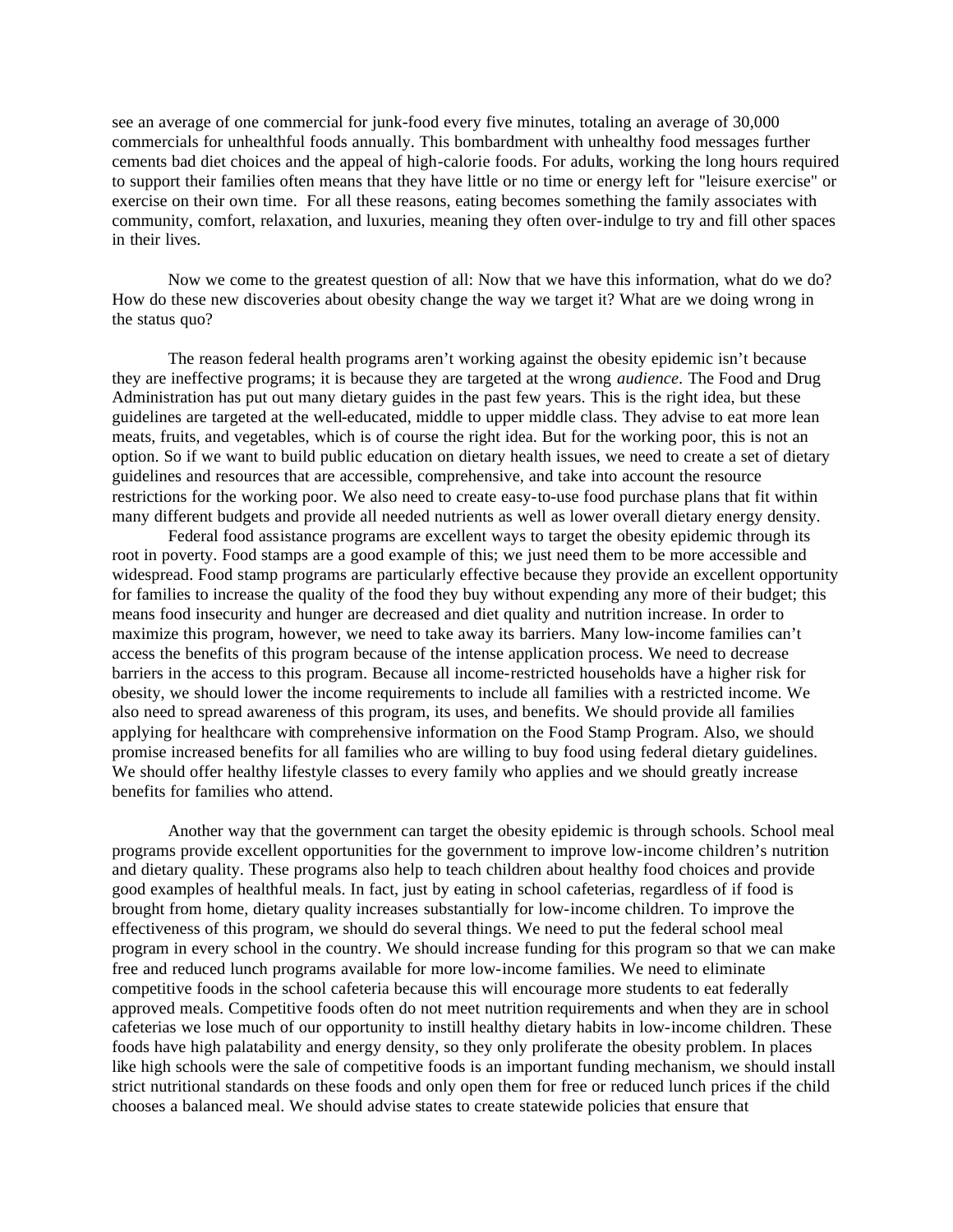schoolchildren get at least 20 minutes to eat lunch. We should also provide more federal funding to upgrade preparation facilities to ensure the preparation of fresh meals with fresh fruits and vegetables. We should put in place a federal standard so that all school meals provide one-half or more of a student's daily nutrients. The federal government also needs to expand the breakfast program in schools. School breakfasts greatly assist in low-income children's school performances, but we need to make this program available in all schools and we need to increase resources for low-income children to access it. We also need to increase the standards placed on this meal so we are not wasting a valuable opportunity to increase public health by serving cinnamon rolls.

The school lunch program is often the main way that low-income children meet their nutritional needs. However in the summer, these children often have trouble meeting their nutritional needs. The United States should dramatically increase the number of summer food centers. These centers should be widespread and free to all children who live in low-income areas and want access to them. Information about these centers should be given to every student in public schools so awareness can increase. Along with this information, we should provide every student with information about dietary guidelines and healthy eating choices. Dietary education classes should be mandatory in all public elementary schools, and provided in all secondary schools. Teachers should be provided with education sessions on how to provide healthy lifestyles in their classrooms and classroom snacks should be subject to guidelines as well.

In conclusion, by carefully examining the trends and characteristics of obesity in America, we can discover surprising things about its roots and nature. By finding the links between national problems we can find ways to create program that address societal well-being as a whole. In this paper, I have discussed many important issues. I am examined what obesity is. I have talked about the major threat it poses to America; obesity drains our healthcare budget and hurts the economy; it increases yearly tax costs for every single American citizen; obesity increases the risk for many chronic diseases and is second in magnitude of causalities only to smoking, and all these implications are on the rise. I have examined the obesity epidemic's unusual tie to poverty: I have discussed the tendency of food insecure families to increase their dietary energy density when they cut food costs, I have looked at how lack of education and a poor environment also play into the connection. Finally, I have explained the steps I believe the government should take to combat obesity using our knowledge about its connection to poverty. I believe that to defeat our enemy, we must know our enemy. I also believe that the knowledge that we have now about obesity can shape policies that defeat it at its roots and improve the quality of life of the American people once and for all.